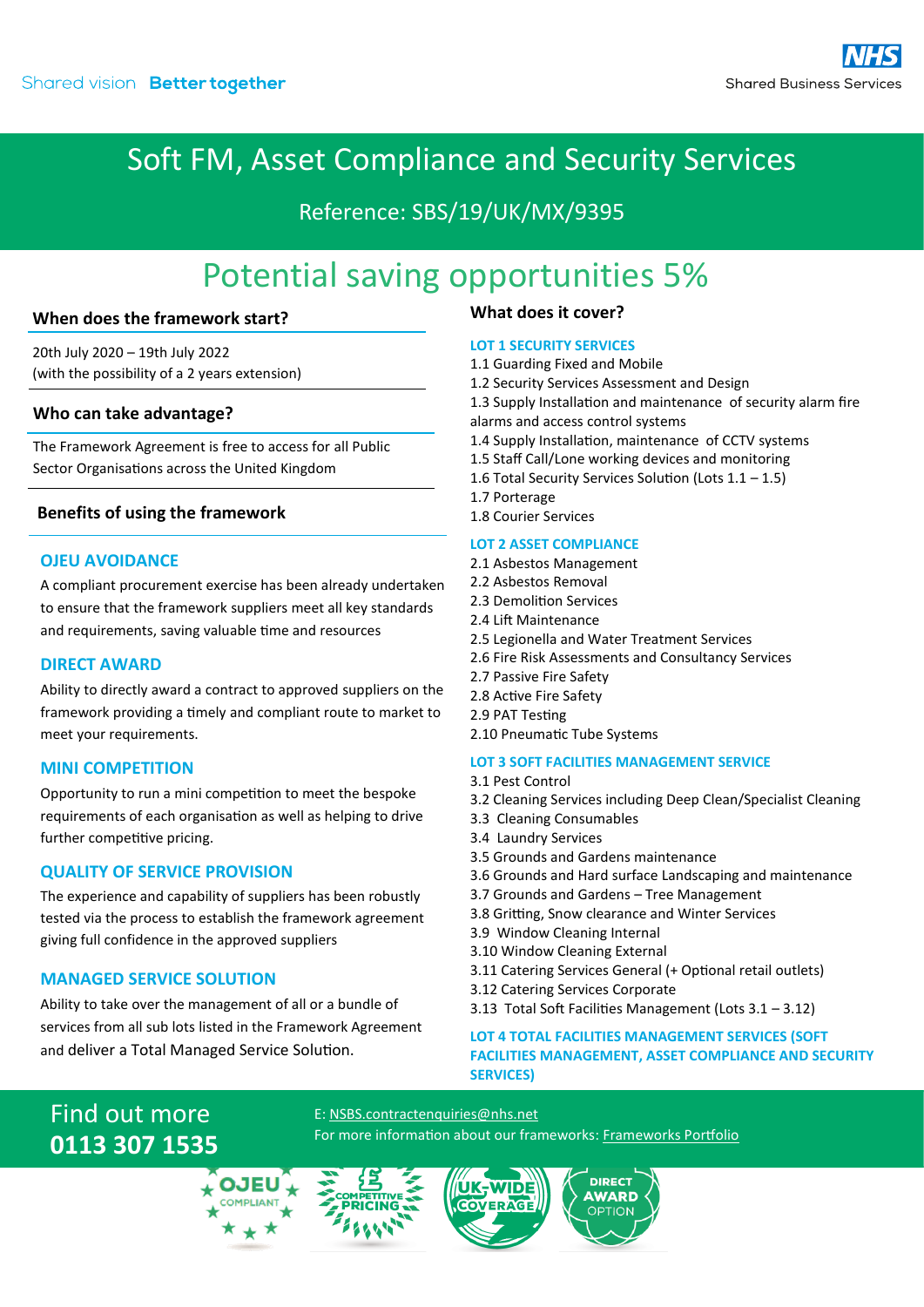# Soft FM, Asset Compliance and Security Services

| $D = 1$<br><b>Awarded Suppliers</b>                   |                                                       |
|-------------------------------------------------------|-------------------------------------------------------|
| A C Electrical (North) Ltd                            | Hi-Spec Facilities Support Company PLC                |
| A&D Environmental Services Limited                    | <b>HSL Compliance Ltd</b>                             |
| Acorn Analytical Services Limited                     | Inspectas Compliance Ltd                              |
| Acorn Recruitment Ltd                                 | International Fire Consultants Limited                |
| <b>ACP Environmental Itd</b>                          | Interserve FS (UK) Limited                            |
| Addison Green Ltd                                     | ISS Mediclean Ltd ta ISS Facility Services Healthcare |
| <b>Advance Guarding Limited</b>                       | k9 Search Solutions Ltd                               |
| Aerocom (UK) Ltd                                      | Lakethorne                                            |
| Airborne Environmental Consultants Ltd                | <b>LAR Limited</b>                                    |
| AirTube Technologies Limited                          | Life Environmental Services Ltd                       |
| <b>ALBEN LANDSCAPES LTD</b>                           | Lift and Enginerring Services Ltd                     |
| Allied Lift Services Division (UK) Ltd                | Lingwood Security Management Limited                  |
| Allium Environmental Limited                          | Lucion Environmental Ltd                              |
| Antac Support Services Ltd                            | M&G Fire Protection (Essex) Ltd                       |
| APM Cleaning and Repair Ltd                           | <b>MAN Commercial Protection Ltd</b>                  |
| <b>Arrow County Supplies Limited</b>                  | Manpower Direct (UK) Limited                          |
| <b>Aspect Contracts Ltd</b>                           | Mark Walker (Grounds Maintenance) Ltd                 |
| <b>Bradley Environmental Consultants Ltd</b>          | Marlowe Fire and Security Limited                     |
| Calderdale and Huddersfield Solutions Ltd             | <b>NGS Gritting Services</b>                          |
| <b>CCS Jeweltone Ltd</b>                              | <b>NGS Security Ltd</b>                               |
| Central Laundry Ltd                                   | nmcn PLC                                              |
| City & Kent Cleaning Ltd                              | Norwood Electrical (UK) Ltd                           |
| <b>CLC Contractors Limited</b>                        | O.Heap and Son (Derby) Limited                        |
| <b>Cleantec Services Limited</b>                      | <b>OCS Group UK Limited</b>                           |
| Clear Choice Ltd                                      | OpenView Security Solutions Limited                   |
| <b>Clearstone Solutions</b>                           | OPS Environmental Services Ltd                        |
| Clearwater Technology Ltd                             | Orbis Protect Ltd                                     |
| Compass Contract Services Limited trading as Medirest | <b>OTIS Limited</b>                                   |
| Countrywide Grounds Maintenance Limited               | Pennington Choices Ltd                                |
| Croma Vigilant                                        | Pestokill                                             |
| Dem-Master Demolition Ltd                             | Pier Contractors Limited                              |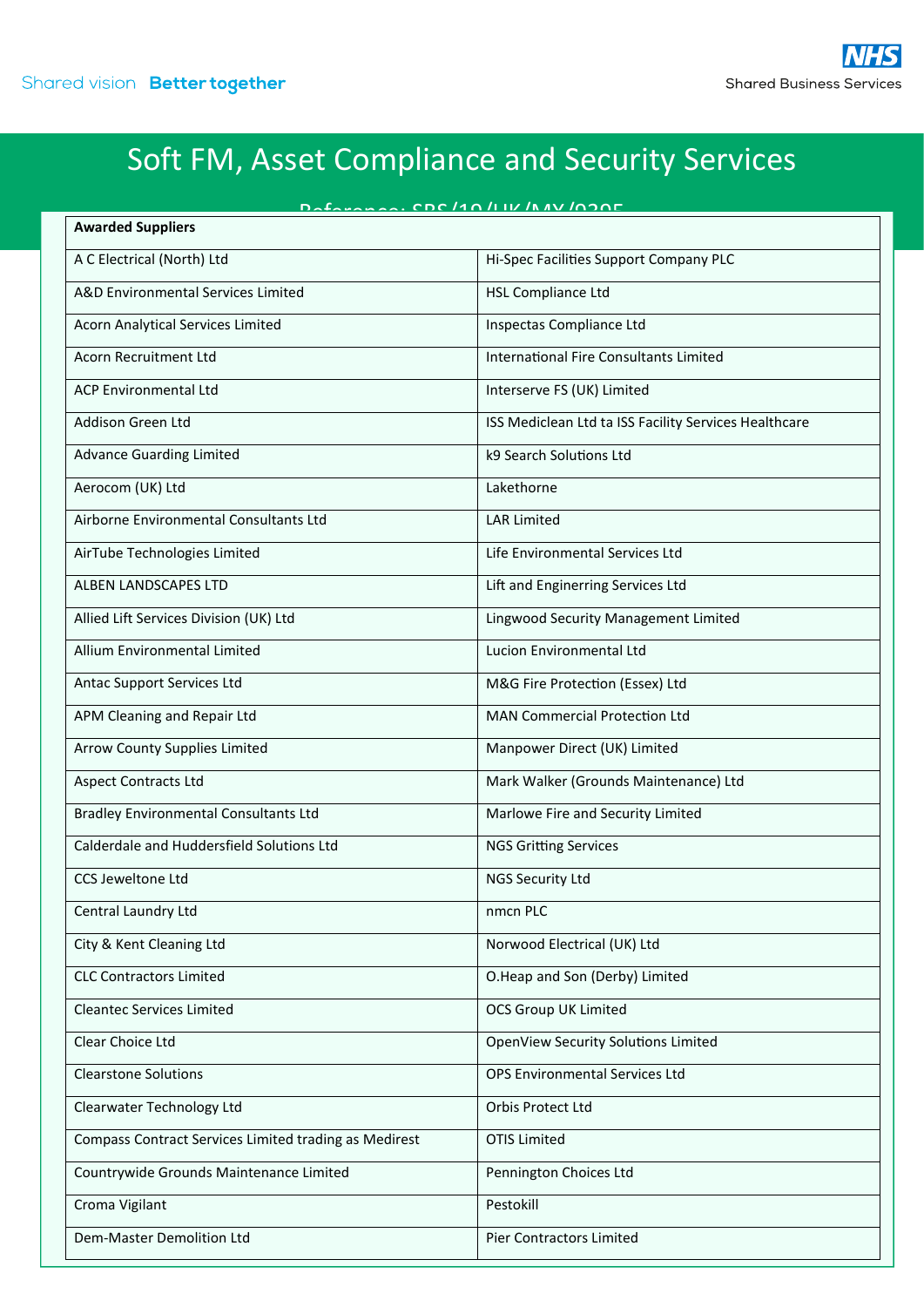# Soft FM, Asset Compliance and Security Services

Reference: SBS/19/UK/MX/9395